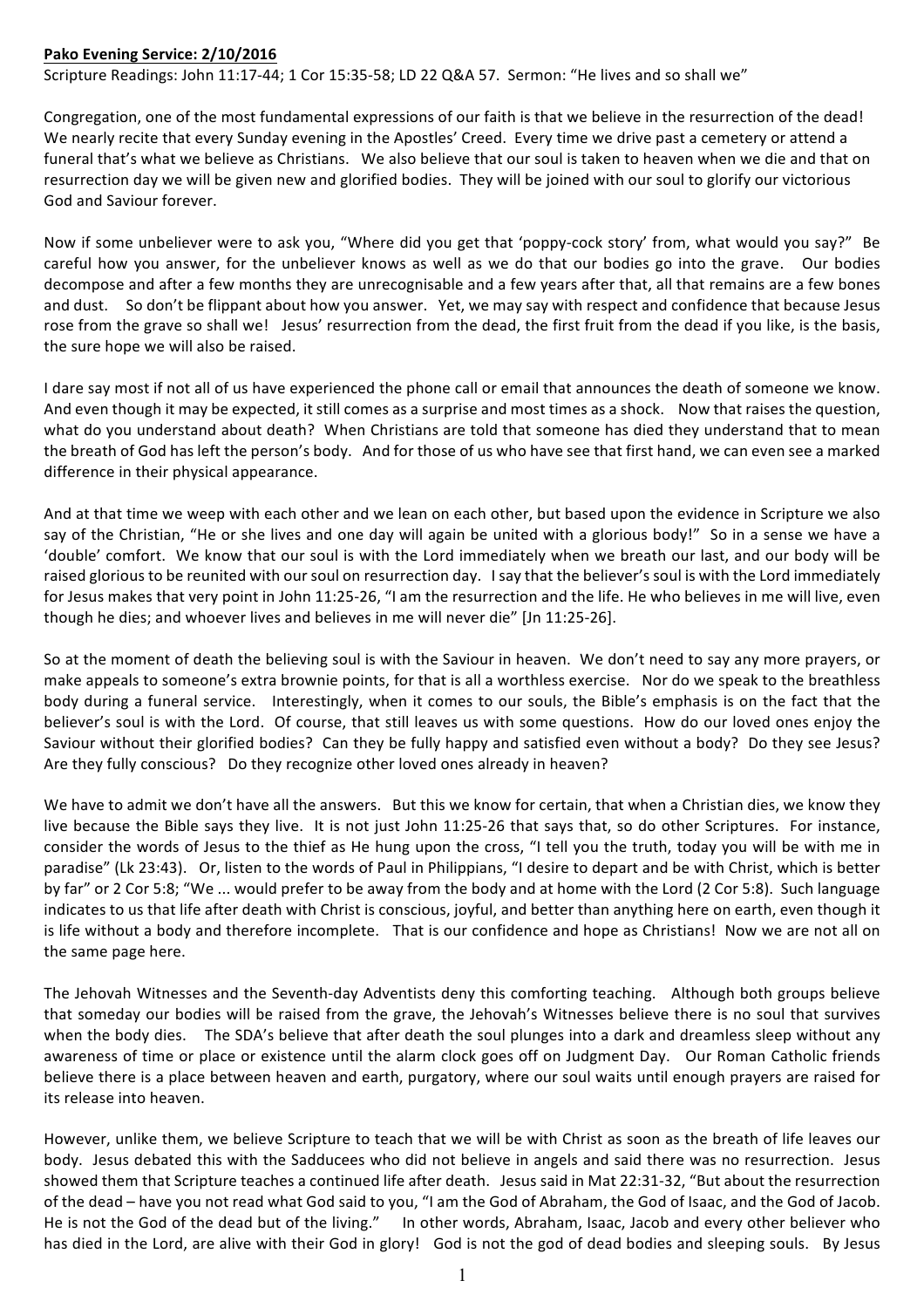teaching this, he is telling them and us of God's covenant faithfulness. Once God has covenanted with Abraham or with you or me or one of our loved ones that he will be our God forever, He never let's go of such a covenant or of His covenant partner. 

Jesus himself said, "that he would never leave us." Once God has established communion with us, it is an eternal communion and can never be interrupted or broken, not even by death! Paul emphasizes the same thing in Rom 8:38-39, "For I am convinced that neither death nor life, neither angels nor demons, neither the present nor the future, nor any powers, neither height nor depth, nor anything else in all creation, will be able to separate us from the love of God that is in Christ Jesus our Lord." So when a loved one dies, we say with confidence, "Yet shall they live." They are "taken immediately after this life to Christ their head." What a great comfort and strength and security this gives us poor, forgiven, sinful creatures. Death is not the end for you or me or any loved one who knows the Lord.

But now the more difficult! What about the physical body? After all, God made us body and soul and they belong together. Neither one, all by itself is truly "me." And it is at this junction we need to be careful for if we place too much emphasis on the soul, it may lead us to say that the body is unimportant. The church at Corinth behaved in a way that showed that they thought only spiritual things mattered and not the things done by the body. They were wrong! Furthermore, too much emphasis on the immortality of the soul has led some like the Hindus and other New Age Movements and many modern-day cults to say that a person's soul is a jewel imprisoned in the cage of a temporary body and only death brings release or freedom. That's equally wrong.

Of course, an emphasis on the body at the expense of the soul is equally bad. The whole body-building cult, the worship of sports and sporting heroes, the idolizing of slim and sleek bodies, more than amply demonstrates this. Let's be honest, we live in a society that is obsessed about how one looks. But those who live only for the body, its appetites, its desires, its looks, need to learn that there is more to life than the physical aspect. They need to learn that man does not live by bread alone. The Christian faith believes that both the "immortality of the soul" and "the resurrection of the body" are important. And therefore, we care for both!

Of course, as far as Christian doctrines go, the teaching of the resurrection of the body is the most mind stretching and faith demanding of all. Most of us have witnessed earthly remains of loved ones being lowered into the ground. And we ask, "How can such bodies be raised that have returned to dust? How can dust and ashes spread by wind and wave to the four corners of the earth possibly be reconstituted?" Answer? Our God is Almighty and by his word he can do it! He's already done it once! Not only did he create all there is by his powerful Word, He created us from the dust of the earth. More than that, He rose from the dead in the person of His Son who had already raised Lazarus and the son of the widow of Nain from the dead.

My fragile human flesh that I keep going with food and drink, exercise and medicine, until it is all worn out and dies, will also be raised from the dead! 1 Corinthians 15 speaks so eloquently of the resurrection of the body. Paul, under the inspiration of the Holy Spirit maintains that the dead are raised because Christ has been raised; they are raised by the resurrection power of Christ. In fact, Paul states it far stronger, "If we are not raised then Christ has not been raised either and our faith is in vain" (1 Cor 15:16ff). Paul then goes into quiet some detail using the analogy of a seed being buried and being raised to something glorious.

A single seed is planted in the ground and what comes out is vastly different. A plant with roots, stems, flower, and fruit rises. And each seed produces sizably different plants. The same thing will happen with the resurrection of the body. God will demonstrate His power by creating an astounding assortment of new bodies, all unique, different, but still "like Christ's glorious body." Paul gives us a bit of an idea in 1 Cor 15: 42-43 "...The body that is sown is perishable, it is raised imperishable; it is sown in dishonour, it is raised in glory; it is sown in weakness, it is raised in power; it is sown a natural body, it is raised a spiritual body."

Paul's point is that our resurrection body will be like Christ's glorious body. Now don't go all funny on me. This doesn't mean that we will all be blue eyed and have blond hair, or that we can appear and disappear at will or pass through walls and doors like Casper the ghost. What Paul is speaking about is that our resurrection body will be imperishable, glorious, powerful, and spiritual. It will be imperishable for it will be a body no longer subject to death, disease, and decay; in other words, like Christ, we will live forever.

It will be glorious for it will reflect the splendour and majesty of God. It will be powerful for it will be filled with energy and vitality and endowed with abilities of which we have now no conception. It will be Spiritual for it will be totally led, guided, directed, and moulded by the Spirit and no longer under the sway of sin. In these ways our resurrection body will